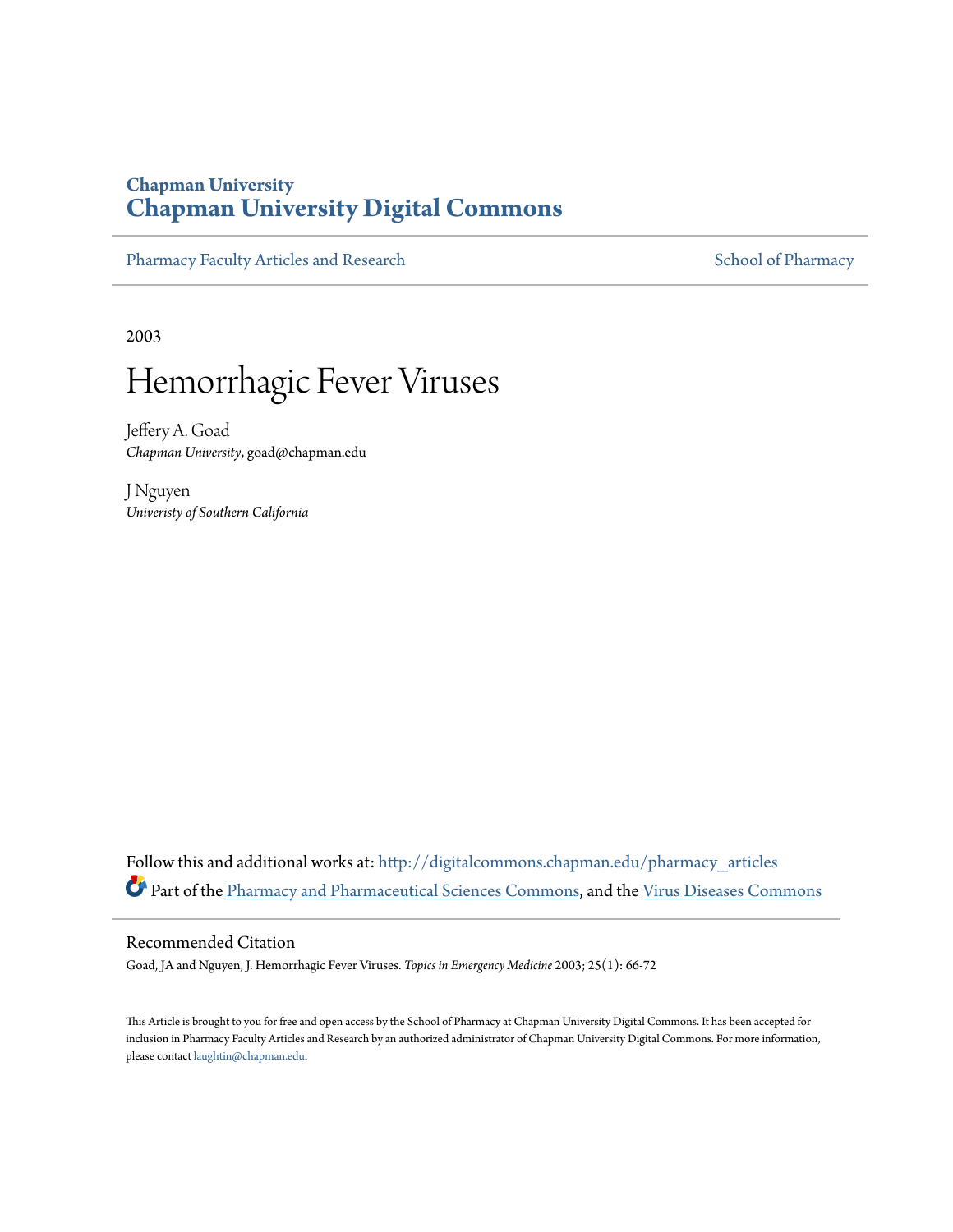## Hemorrhagic Fever Viruses

## **Comments**

This article was originally published in *[Topics in Emergency Medicine](http://www.nursingcenter.com/lnc/JournalArticle?Article_ID=462760&Journal_ID=420955&Issue_ID=420957)*, volume 25, issue 1, in 2003.

## **Copyright**

Kluwer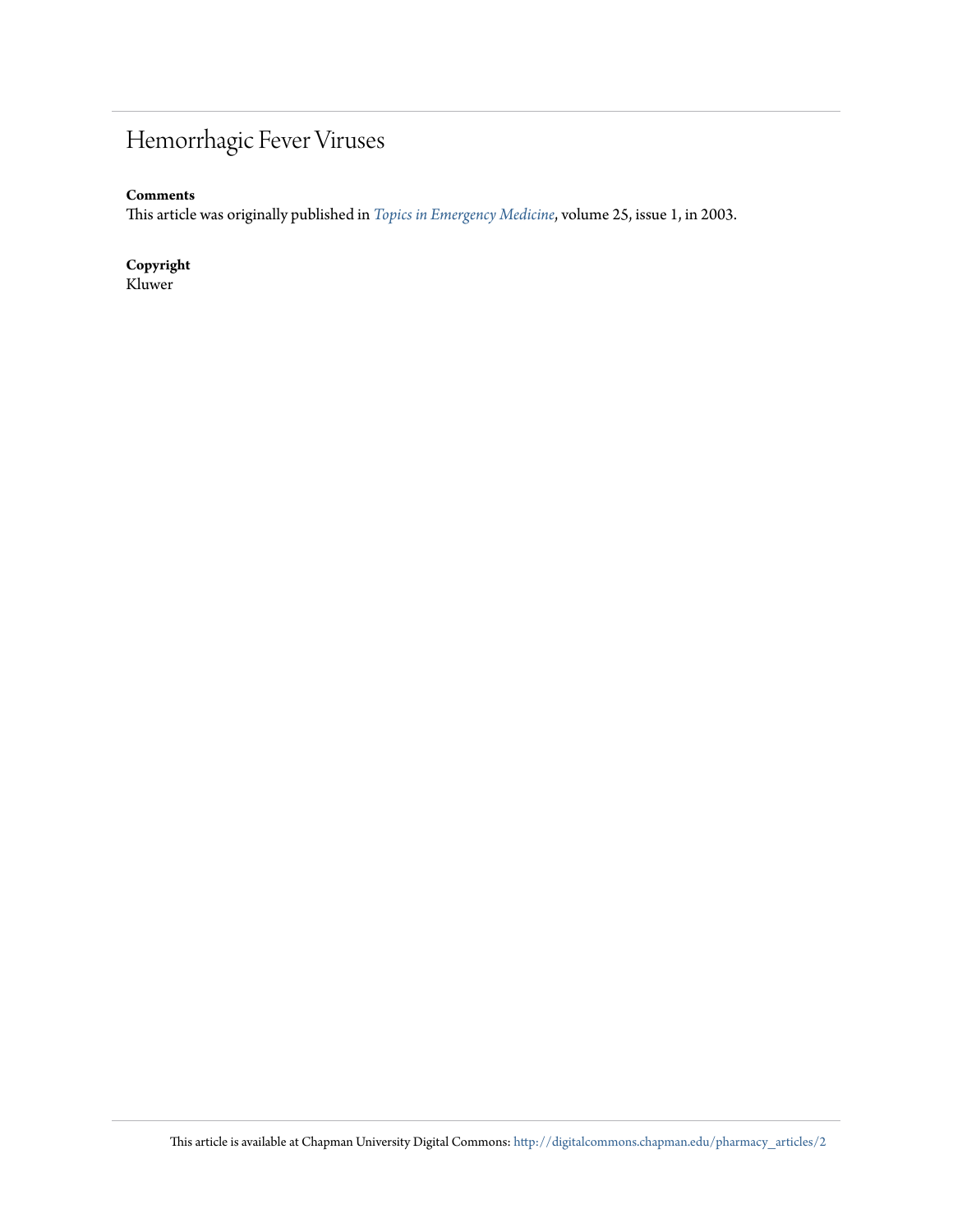*Top Emerg Med* Vol. 25, No. 1, pp. 66–72 c 2003 Lippincott Williams & Wilkins, Inc.

## Hemorrhagic Fever Viruses

## *Jeffery A. Goad, PharmD; John Nguyen, MD*

Viral hemorrhagic fever (VHF) viruses are diverse and include arenaviruses, bunyaviruses, filoviruses, and flaviviruses. Lassa fever, South American hemorrhagic fever (HF), Rift Valley HF, Crimean-Congo HF, Ebola, Marburg, yellow fever, and dengue fever are well known examples of the hemorrhagic fever viruses. They are often difficult to diagnose and treat resulting in significant morbidity and mortality. Transmission varies from vector borne to person-to-person. The common clinical presentation includes fever, myalgia, microvascular damage, and hemorrahage as well as a history of travel to the tropics. If VHF is suspected, strict infection control procedures must be implemented to prevent the spread of these agents within the emergency department. Management of VHF is largely supportive, but ribavirin has been useful for certain viruses. **Key words:** *arenavirus, bioterroism, bunyavirus, filovirus, flavivirus, hemorrhagic fever, ribavirin*

**POMMON** things occur commonly. Uncommon things don't. Therefore, when you hear hoofbeats, think horses, not zebras. What if the hoofbeats, this time, aren't horses?"<sup>1</sup> The risk of exposure to a variety of tropical viral diseases has increased due to continued extension of human inhabitants into tropical rain forests and shifting ecological environments around equatorialregions of the world. The potential to spread viral illnesses worldwide has become a reality with the expansion of international trade in combination with improved access to remote areas with global transportation. Physicians in endemic regions need to be alert to the potential threat of viral hemorrhagic fevers (VHF). In addition, physicians in nonendemic areas need to be able to identify hemorrhagic viral illness in international travelers from tropical regions.

The key for physiciansin nonendemic areas toidentify a VHF is to know the travel history of the patient, incubation period, and common clinical signs and symptoms of hemorrhagic disease.2 Although hemorrhagic fever clinical presentation varies by virus, some common features include fever, myalgias, and petchiae, which may progress to prostration, microvascular damage, and shock. $3$  Involvement of the vascular system can manifest as hypotension (vascular dysregulation), organ dysfunction (vascular damage), and hemorrhage, which occurs mainly in patients with thrombocytopenia or platelet dysfunction.2 When there is no significant travel history, but clinical features of VHF are present, the clinician might also consider bioterrorism.3,4 It is key that physicians be conscious of the potential risk of tropical viral hemorrhagic fevers for a number of reasons: (1) to ensure proper diagnosis and rapid management of index cases; (2) to provide counseling and possible prophylaxis to close contacts; and (3) to minimize the chances of nosocomial transmission among health care staff caring for such patients. All cases of VHF should be reported to state and local health departments as well as the Centers for Disease Control and Prevention.

Viral hemorrhagic fever syndrome refers to a clinical illness caused by a virus belonging to 1 of 4 distinct families: Arenaviridae (eg Lassa and South American HF), Bunyaviridae (eg Rift Valley fever and Crimean-Congo HF), Filoviridae (eg Ebola and Marburg), and Flaviviridae (eg yellow fever and dengue). They are all RNA viruses transmitted to humans via contact with infected animal

*From the University of Southern California, Los Angeles, Calif (Mr Goad), Medical Student, University of Southern California Keck School of Medicine (Mr Nguyen)*

*Corresponding author: Jeffery A. Goad, PharmD, University of Southern California, Los Angeles, Calif (e-mail: goad@usc.edu).*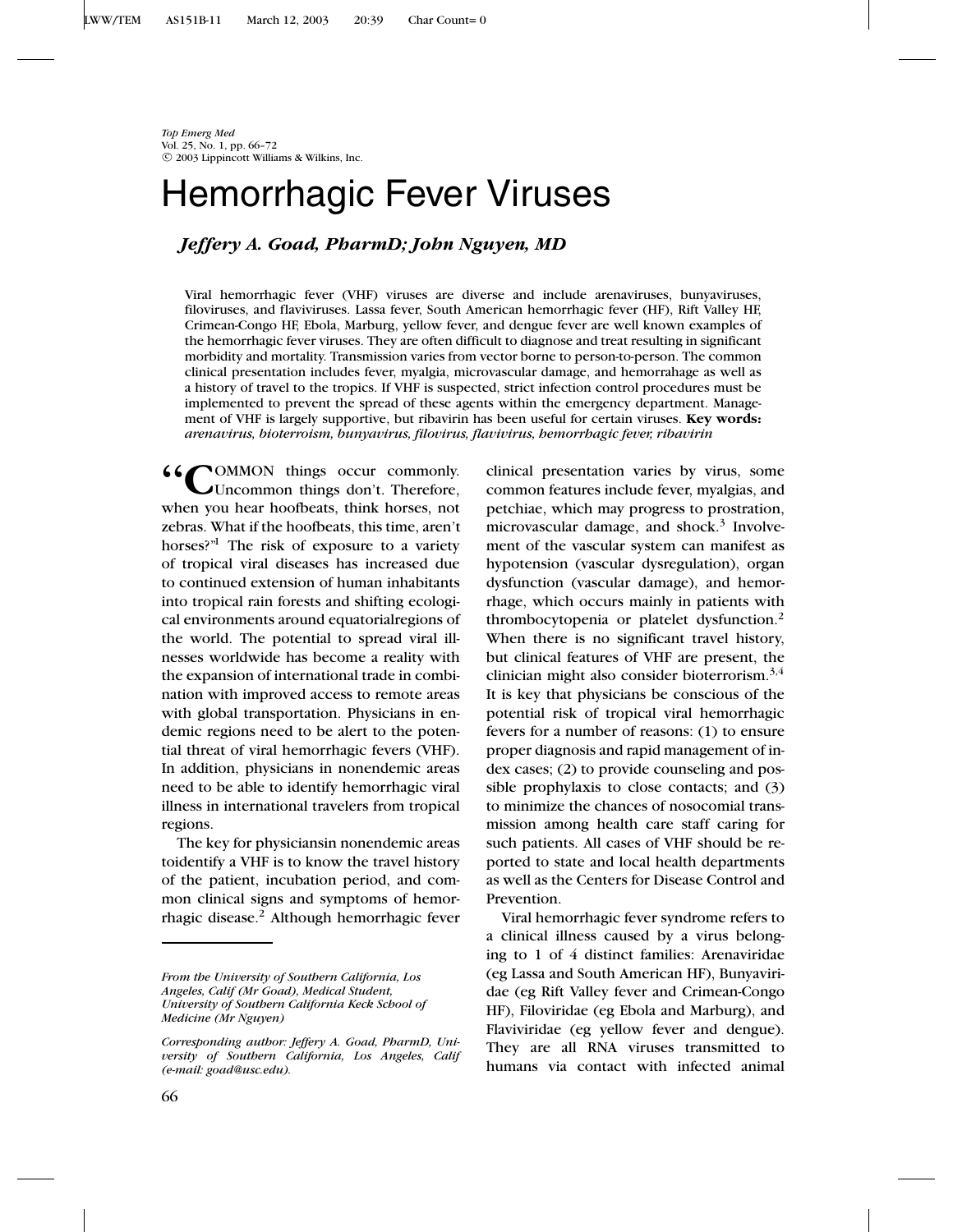reservoirs or arthropod vectors. Human cases of HF caused by these viruses are geographically restricted to the areas where their host species live or were transported.<sup>5</sup>

Few treatments are available for VHFs. Although there are no FDA approved drugs for the treatment of VHF, ribavirin, a synthetic guanosine analog with antiviral activity against DNA and RNA viruses, has been used clinically against Bunyaviridae and Arenaviridae. Ribavirin is available in both oral and intravenous (IV) dosage forms as well as an oral form in combination with injectable interferon alpha-2b. Ribavirin has poor Central Nervous System penetration, making it relatively ineffective against neurologic effects of VHF viruses. A major adverse effect of ribavirin is dose-related, reversible, hemolytic anemia. Intramuscular injections, aspirin, nonsteroidal anti-inflammatory agents, and anticoagulant therapies are generally contraindicated for VHF and steroids are not effective.<sup>4</sup>

The following is an overview of VHF, clinical features, and medical management available to clinicians.

#### **ARENAVIRUS**

#### **Overview**

The arenaviruses havebeen separated on the basis of immunologic and geographic features into New and Old World sets. At least 19 individual viruses have been recognized. Four members of the New World family, Junin (Argentine HF), Machupo (Bolivian HF), Guanarito (Venezuelan HF), and Sabia (Brazilian HF) cause human HF (also referred to collectively as South American hemorrhagic fevers), while Lassa is an Old World virus that causes HF in West Africa (Sierra Leone, Guinea, Liberia, and Nigeria).6 All of the arenaviruses causing HF have a specific rodent host with humans being the accidental host. Patients will usually give a history of travel within the last 21 days (maximum incubation period) to West Africa or South America in areas where the rodent host is known to inhabit and contact with rodent urine and feces, either by aerosolization, ingestion, or direct contact.<sup>6</sup> Nosocomial person-to-person transmission occurs with Lassa fever, but person-to-person spread of South American HF is unlikely.<sup>3</sup> The casefatality rate ranges from 2% to 15% in Lassa fever and 15% to 30% in the South American  $HFs.<sup>2</sup>$ 

## **Clinical manifestations**

Untreated, arenaviral infections are potentially fatal diseases with focal hemorrhagic manifestations and hypovolemic shock. Fever is typically insidious in onset and is accompanied by headache and significant myalgia and malaise. Relative bradycardia is common, as is dysesthesia, particularly hyperesthesia of the skin. Lassa fever, however, usually has less neurologic involvement, thrombocytopenia, leukopenia, and bleeding.<sup>6</sup> However, when bleeding is present, there is a high viremia or an elevated aspartate aminotransferase; a poor prognosis is more likely.7 Most infected individuals defervesce by 10 days, but a small percentage progress rapidly to shock, delirium, respiratory distress, coma, and death.6

Infection with South American hemorrhagic viruses typically results in symptomatic illness, the clinical features of which are remarkably similar to those to Lassa fever 3 to 4 days after the onset of fever, malaise, and myalgia. Patients manifest severe prostration, headache, dizziness, back pain, and gastrointestinal disturbances. Conjunctival injection, flushing of the face, orthostatic hypotension, petechiae on the palate and axillae, and bleeding of the gums reflect damage to the vascular bed. Hemorrhage along the gingival margin is a characteristic finding. Neurologic manifestations are common. Laboratory findings early in the course of disease nearly always include thrombocytopenia (platelet count  $\langle 100000/mm^3 \rangle$  and leukopenia (white blood cell count  $\langle 4000/\text{mm}^3 \rangle$ . By the second week of the disease, 70% to 80% improve, while the remaining 20% progress over the next week or so with severe hemorrhagic orneurologic manifestations.6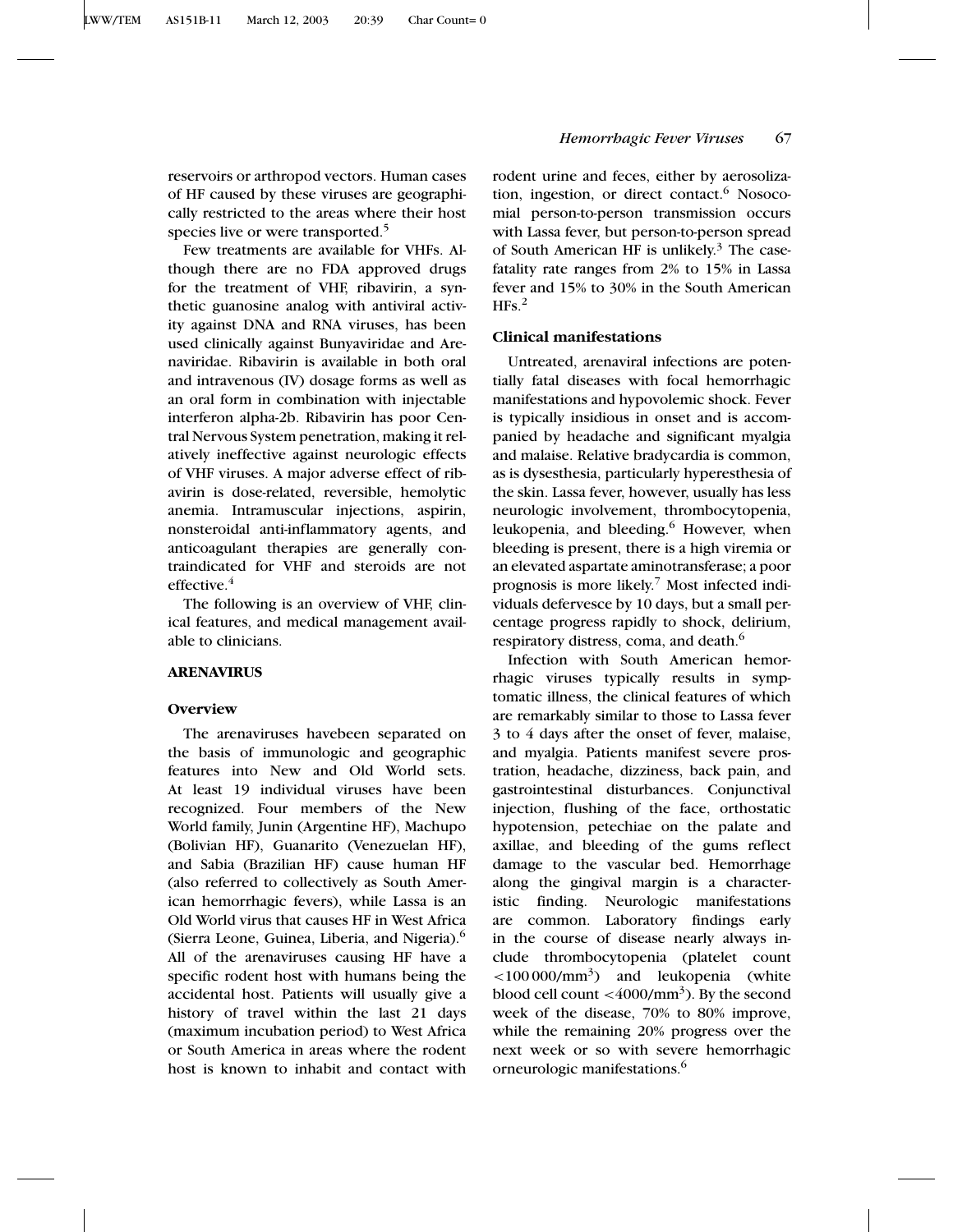## 68 TOPICS IN EMERGENCY MEDICINE/JANUARY–MARCH 2003





#### **Management**

General supportive therapy involves adequate hydration, management of neurologic conditions, blood transfusions, and other supportive measures. Platelet transfusions are probably not useful due to the complex nature of hemorrhage. If initiated within 8 days, transfusion of immune plasma for Argentine HF has reduced mortality to less than 1%.<sup>8</sup> There is limited human experience with ribavirin for the treatment of South American HFs, but at least 1 study demonstrated a significant drop in viremia for the Junin virus even in the later stages of the disease.<sup>9</sup> Ribavirin can be used for treatment or prophylaxis of Lassa fever. A 10-day IV course of ribavirin is effective at all stages of illness and oral dosing is effective for postexposure prophylaxis.10 Alternatively, ribavirin may be given IV for the first 4 days followed by oral dosing to complete the 10-day course.<sup>11</sup> Starting ribavirin before day 7 of illness was associated with a higher survival rate. $10$  An effective live attenuated Junin virus vaccine is available in South America to prevent Argentine HF in high-risk populations. $^{12}$ 

## **BUNYAVIRUS**

## **Overview**

The family Bunyaviridae contains at least 41 different tropical viruses, including those that cause Crimean-Congo hemorrhagic fever (CCHF), Rift Valley fever (RVF), HF with renal syndrome, and hantavirus pulmonary syndrome. A tick-borne viral illness, CCHF causes severe hemorrhagic manifestations and occurs mainly in tropical Africa, temperate Europe, and as far east as China. $13$  The disease is generally rural in distribution and arises mainly among farm workers, many of whom recount a history of tick bite or of squeezing ticks with their fingers. Nosocomial transmission of CCHF is common.14,15 The case-to-infection ratio approaches 100%, with a case-fatality rate of 15% to 30%.2

Rift Valley fever is primarily a mosquitoborne (*Aedes* sp.) viral disease of sheep and cattle but humans can acquire the infection from aerosols generated from body fluids and tissues of diseased animals or from bites of infected mosquitoes. Person-to-person transmission has not been reported. Based on virus isolations, RVF occurs endemically during the rainy season throughout most of sub-Saharan Africa and more recently, in the Middle East. $16,17$  In 1977, an epidemic of RVF occurred in Egypt, infecting over 200 000 and killing  $600<sup>18</sup>$  The case-to-infection ratio is only about 1%, but the case-fatality rate is over 50% and nearly 100% for animals it infects.2

## **Clinical features**

Crimean-Congo hemorrhagic fever is a severe hemorrhagic fever with shock, disseminated intravascular coagulation, and severe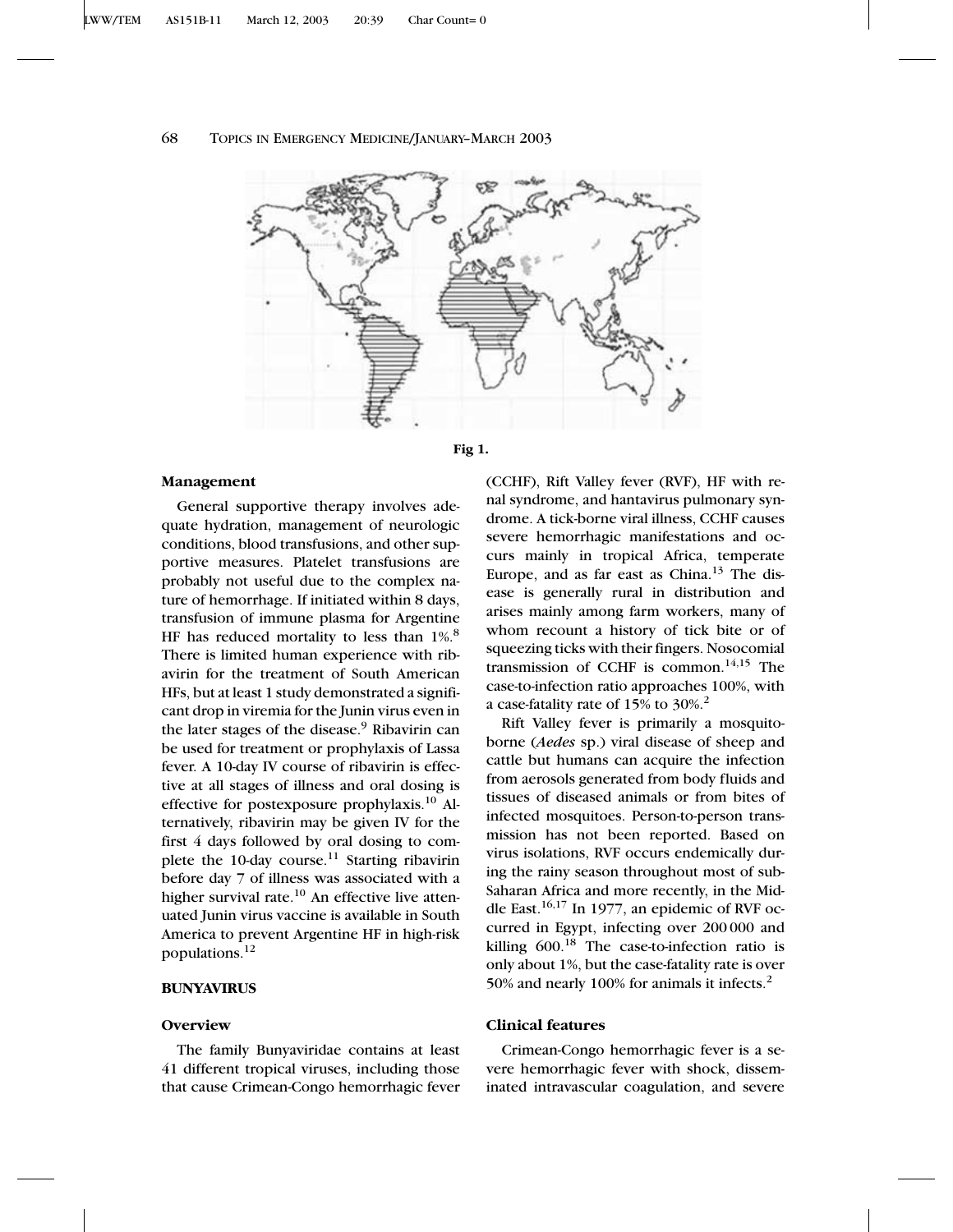thrombocytopenia. In about 80% of cases, CCHF is subclinical. $13$  After an incubation period of 3 to 9 days, CCHF begins swiftly with fever, headache, nausea, myalgia, vomiting, abdominal pain, and conjunctival injection.<sup>19</sup> In about half of the cases, hepatomegaly is evident. Hemorrhagic manifestations do not generally appear before the third or fourth day of the illness. The onset of the hemorrhagic phase is marked by the appearance of purpura on the skin and mucous membranes, which lasts 3 to 6 days. Hemorrhages also develop from the nose, gums, and buccal cavity. In severe cases of CCHF, gastric, uterine, intestinal, genitourinary, and pulmonary hemorrhages occur. In patients with profuse hemorrhage, tachycardia, shock, and death may occur. If the patient survives the hemorrhagic phase of the disease, by the ninth or tenth day recovery begins and a 2- to 6-week period of slow convalescence follows. Viremia is intense and prolonged in CCHF, especially in fatal cases. Blood from these patients should be treated with extreme care.<sup>13</sup>

The incubation period of RVF is 3 to 7 days; onset is sudden, with chills, myalgia, joint pains, headache, and a biphasic fever that lasts about 1 week. The patient often complains of nausea, vomiting, and abdominal fullness and pain. There is bradycardia, and there may be slight tenderness over the liver, which may be enlarged. Many patients become delirious, and some have hallucinations. Three main complications of RVF include encephalitis, optic neuropathy, and hepatitis. About 10% of patients experience optic neuritis, which manifests as cotton-wool exudates on the macula.<sup>20</sup> Death usually follows massive gastrointestinal hemorrhage, oliguria, anuria, and acute renal failure after  $3$  to 6 days.<sup>13</sup>

## **Management**

An inactivated vaccine is available from the US military for RVF and outside the United States there is a vaccine for CCHF. For RVF, interferon alpha has been used in doses of  $5 \times 10^5$  units/kg for 5 days for primates.<sup>13</sup> When ribavirin was used in Rhesus monkeys with experimental RFV, a significant decline in viremia was noted, but human trials have

## *Hemorrhagic Fever Viruses* 69

not been done. $21$  The combination of ribavirin and interferon, Rebetron<sup>TM</sup>, is not approved for RVF and published experience is absent. For CCHF, immune serum appears useful when given early in infection and at a dose of 250 mL IV over 1 to 2 days.<sup>13</sup> Ribavirin has in-vitro activity against CCHF, but controlled clinical trials are lacking. A published report suggests that ribavirin given for postexposure prophylaxis at an IV or PO dose of 2 g to load, then  $4 \frac{\text{g}}{\text{day}}$  in  $4 \frac{\text{divided}}{\text{does}}$  for  $4 \frac{\text{days}}{\text{day}}$ , finally dropping to 2 g/day for 6 days for a total of 10 days was beneficial at preventing  $death.<sup>22</sup>$ 

## **FILOVIRUS**

#### **Overview**

The family Filoviridae is composed of 2 distinctive species, Marburg and Ebola, with specific subtypes for each named after the country where the virus was isolated in relation to an outbreak (eg Ebola, Zaire). Ebola was first described in 1976 in the Sudan and Zaire. Twice Ebola has surfaced in the United States as a result of infected primates, in Reston Virginia in 1989 and in Texas in 1996, but neither event resulted in spread beyond lab workers, who remained asymptomatic, or the infected primates.<sup>23</sup> Both Ebola and Marburg are rare infections, making it difficult to study them in a controlled manner. The natural reservoir for Ebola is unknown, but it appears to be effectively transmitted personto-person via contaminated blood and bodily fluids or reused needles and from animal to human.<sup>24</sup> Filoviruses are exceedingly virulent in humans, with case-fatalities rates up to 100%.25

## **Clinical features**

Both Ebola and Marburg virus infections have a similar course of illness. Following a 5 to 10-day incubation period there is an abrupt onset of fever usually associated with myalgia and severe frontal headache. Disease progression is characterized by nausea, pharyngitis, photophobia, severe vomiting of blood, and diarrhea. Hemorrhagic symptoms include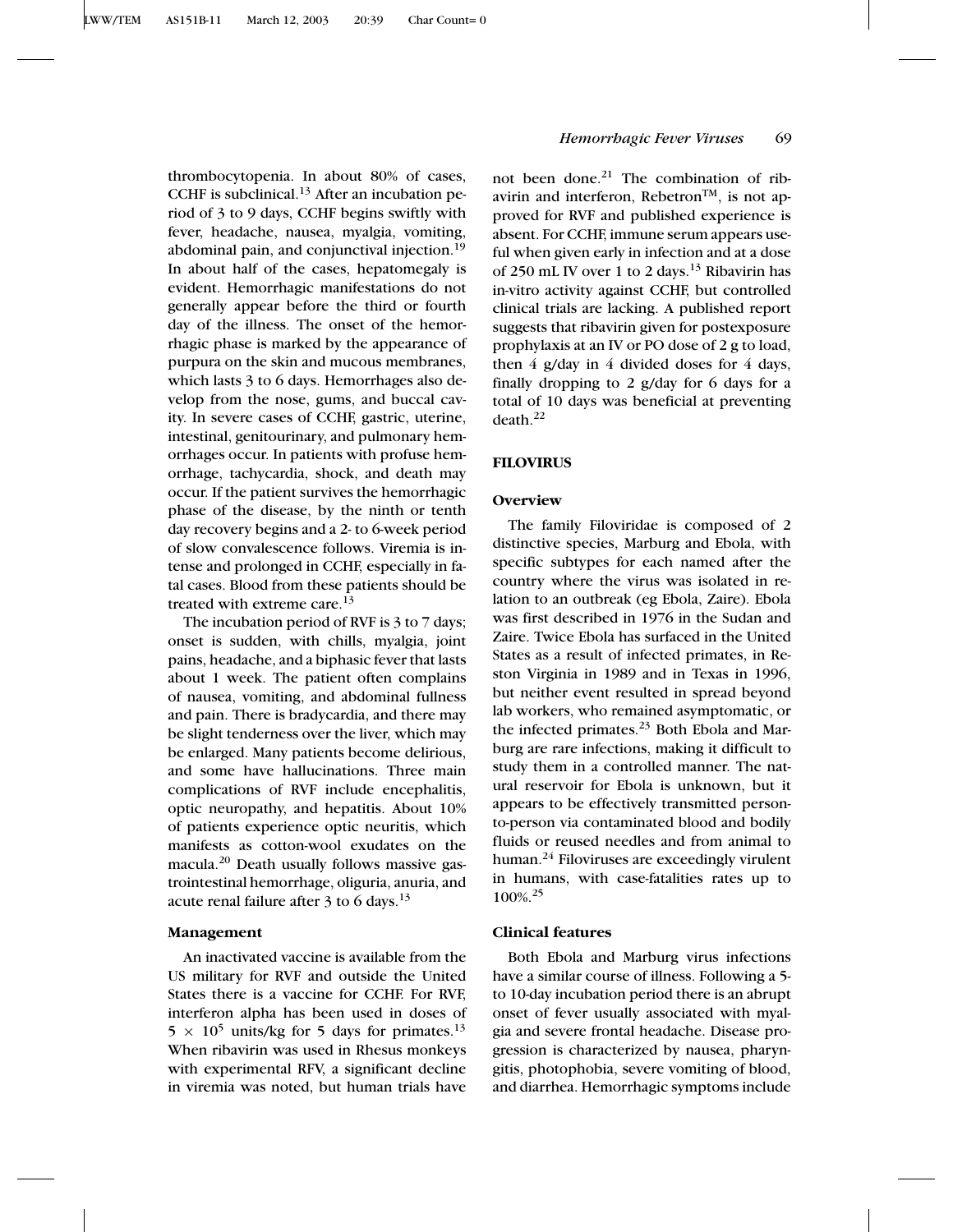### 70 TOPICS IN EMERGENCY MEDICINE/JANUARY–MARCH 2003

epistaxis, bleeding gums, hematemesis, and bleeding from sites of needle insertion.<sup>26</sup> After 5 to 7 days, a nonpruritic maculopapular rash develops. Neurologic symptoms include somnolence, delirium, or coma. A poor prognosis is marked by hemorrhagic signs, as well as oliguria or anuria, chest pain, shock, tachypnea, and neurologic symptoms. If fatal, death occurs 6 to 9 days after onset of the clinical disease and results from severe blood loss and shock. Clinical laboratory findings show an early lymphopenia and a thrombocytopenia. Liver function enzyme levels (aspartate aminotransferose and alanine aminotransferase) are elevated. Viral isolation is not practical since it requires a biosafety level 4 laboratory; thus samples must be sent to the Centers for Disease Control and Prevention for confirmation.

### **Management**

Ribavirin does not have good in-vitro activity against Ebola and Marburg and has not been shown to be effective in animals.<sup>27</sup> Therapy centers around supportive care, primarily volume replacement, correcting electrolyte imbalances, pressure support, and transfusions and heparin for disseminated intravascular coagulation. Convalescent immune serum and human interferon probably have limited utility as clinical experience is lacking and invitro data suggests IV fluids have not reversed hypotension and may have contributed to pulmonary edema.

## **FLAVIVIRIDAE**

### **Overview**

Flaviviridae are a diverse group of RNA viruses containing *Hepacivirus* (Hepatitis C) and the genus *flavivirus*, which causes yellow fever (YF), dengue hemorrhagic fever (DHF), Japanese encephalitis, and tick-borne ecephalitis. Yellow fever is a mosquito-borne (*Aedes aegypti*) infection endemic to nonurban areas of tropical South America and sub-Saharan Africa. Up to 50% of hemorrhagic– fever-related mortality worldwide can be attributed to YF.<sup>28</sup> The World Health Organization estimates that there are over 200 000 cases annually of YF and over 6400 deaths, with more than 90% acquired in Africa. $29$ The case-fatality rate varies from 20% to  $50\%$ <sup>2</sup> A highly effective live attenuated vaccine is available in the United States and abroad for the prevention of YF. Since 1996, 3 deaths have occurred in unvaccinated people, most recently in a returned traveler from the Amazon.30 Dengue fever (DF) virus is fast on its way to becoming the world's major emerging infection. Transmitted by mosquito bites (*A. aegypti* and *A. albopictus*) during the day in about 101 countries, DF infects about 50 to 100 million people worldwide and DHF affects about 250 000 to 500 000.<sup>31</sup> More than half of the world's population lives in a DFinfected area, including the United States. In the United States, Texas and Hawaii have recently experienced DF outbreaks, adding to the approximate 20 cases per year of laboratory confirmed imported DF cases.<sup>32</sup> Casefatality rates for DHF vary from <1% to 5% up to 12% to 44% for dengue shock syndrome, a variant of DF.<sup>33</sup>

#### **Clinical features**

#### *Yellow fever*

After a 3- to 6-day incubation period, there is an abrupt onset of flu-like symptoms including fever, chills, malaise, headache, myalgia, nausea, and dizziness. Classic YF displays 3 clinical periods: infection (sudden onset of flu-like symptoms with bradycardia), remission (lasting about 24 hours before the return of symptoms), and intoxication (jaundice, albuminuria, oliguria, cardiovascular instability, hemorrhagic manifestations).<sup>28</sup> When death occurs, it usually happens around day 7 to 10 as a result of ongoing liver failure and metabolic acidosis.

#### *Dengue hemorrhagic fever*

Dengue fever manifests with a sudden onset of fever and flu-like symptoms that spontaneously resolve after 3 to 7 days. Circulating antibodies from a previously acquired DF infection appear to be a strong indicator of progression to DHF.<sup>31</sup> Classically, DHF is a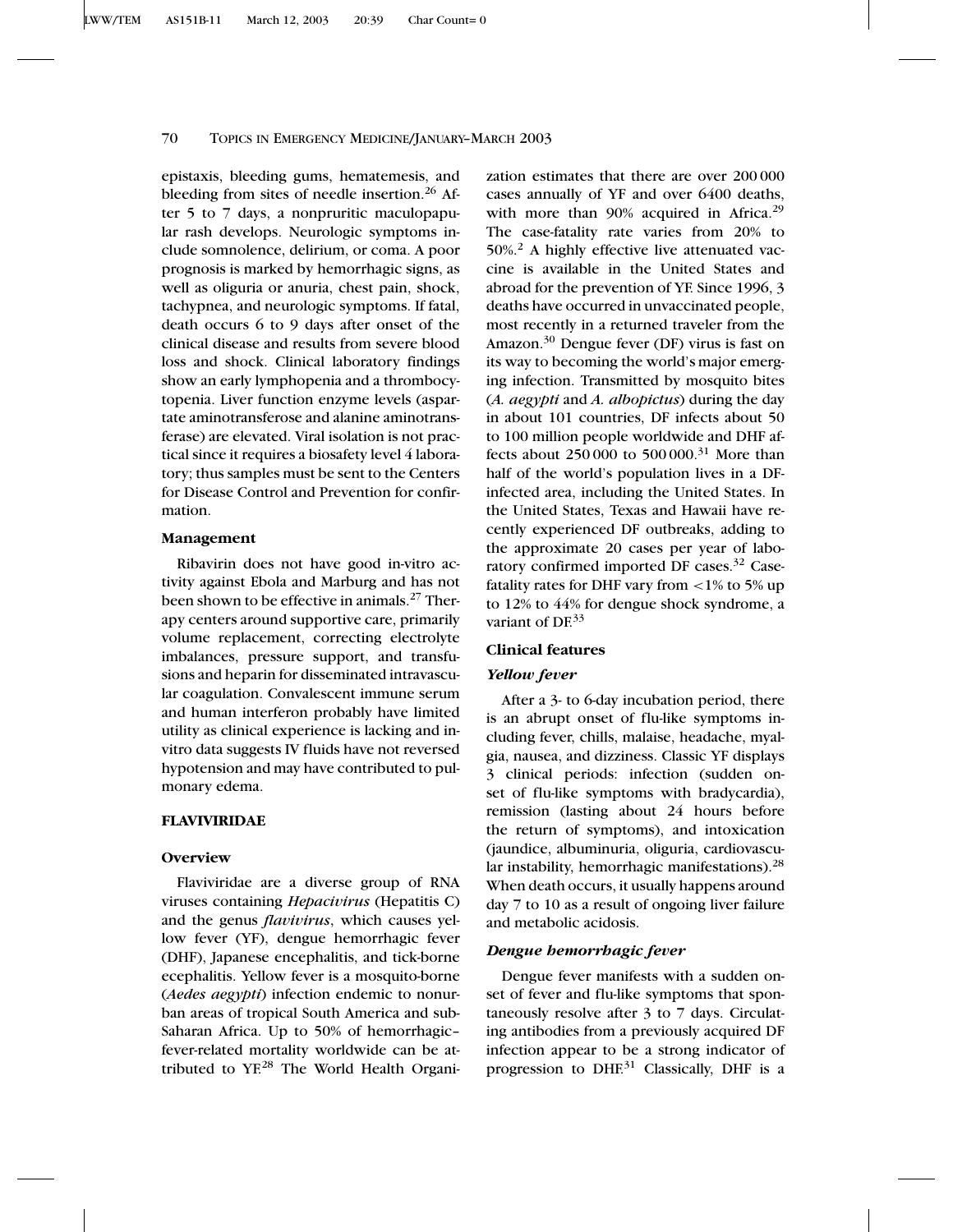## *Hemorrhagic Fever Viruses* 71

disease of children, characterized by a sudden onset of fever with other non-specific symptoms. Unfortunately, there is no pathognomonic sign or symptom to help clinicians differentiate DHF from other childhood illnesses and many infections are asymptomatic. The World Health Organization provides a classification of DF from grade 1 to 4 based on severity of illness. As the illness progresses through the stages of infection, the patient begins to experience hemorrhagic symptoms (skin, gums, and gastrointestinal tract) with thrombocytopenia, circulatory failure, shock, and finally death.

## **Management**

Prevention through vaccination and mosquito bite avoidance are the mainstays of minimizing the risk of YF. A single dose of the 17D live attenuated vaccine after 10 days provides nearly complete protection for at least 10 years. $34$  A combination of DEET insect repellant (at least 30%) applied to the skin and permethrin insecticide applied to the clothing, both worn during the day, is an important means of preventing bites from mosquitoes carrying DF or YF. Although ribavirin may be effective in the treatment of arenaviruses and bunyaviruses, it does not appear to be effective in the treatment of flavivirus infections, including DHF and  $YE^{27}$ Experience is limited with severe YF infection, but symptomatic management of fluids, electrolytes, and circulatory support appears warranted. Dengue hemorrhagic fever often responds to early fluid replacement, often with reversal of disseminated intravascular coagulation.<sup>35</sup> Early intervention for shock re-

## quires knowing how much time has elapsed since the onset of infection (DHF usually occurs around day 3 to 7) and monitoring for a rapidly decreasing platelet count with a rising hematocrit. $31$  There is no vaccine or drug available for the prevention or treatment of DF.

## **RECOMMENDATIONS**

Viral hemorrhagic fevers are primarily imported diseases from the tropics. Emergency Department personnel should be aware of the clinical presentation, management, and infection control procedures for VHF. When a VHF is highly suspected, it is important to institute strict infection control procedures (ie personal protective measures, contact, and respiratory isolation) for arenaviruses, such as that causing Lassa fever, bunyaviruses, such as that causing Crimean-Congo hemorrhagic fever, and filoviruses, such as Marburg and Ebola, due to their potential for person-to-person transmission. Local and state health department and the Centers for Disease Control and Prevention should be notified immediately when a case of VHF is suspected. In the event of a VHF related to bioterrorism, the Working Group on Civilian Biodefense has issued guidelines for isolation precautions, personal protective equipment, laboratory testing, postmortem practices, and environmental decontamination. $4$  In the words of one of the world's foremost virus hunters, "I don't pretend to be able to predict what the next great disease will be ...[however] I believe it is possible to identify some of the most dangerous pieces of the puzzle beforehand."1

## **REFERENCES**

1. Peters CJ, Olshaker M. *Virus Hunter: Thirty Years of Battling Hot Viruses Around the World*. 1st ed. New York: Anchor Books; 1997.

5. CDC. Viral hemorrhagic fevers fact sheet. Jan 29, 2002. Available at: http://www.cdc.gov/

<sup>2.</sup> Peters CJ, Zaki S. Overview of viral hemorrhagic fevers. In: Guerrant RL, Walker DH, Weller PF, eds. *Tropical Infectious Diseases: Principles, Pathogens and Practice*. Philadelphia: Churchill Livingstone; 1999:1182–1190.

<sup>3.</sup> Rajagopalan SMDF. Deadly viruses. *Top Emerg Med*. 2002;24(3):44–55.

<sup>4.</sup> Borio L, Inglesby T, Peters CJ, et al. Hemorrhagic fever viruses as biological weapons: medical and public health management. *JAMA*. May 8, 2002;287(18):2391–2405.